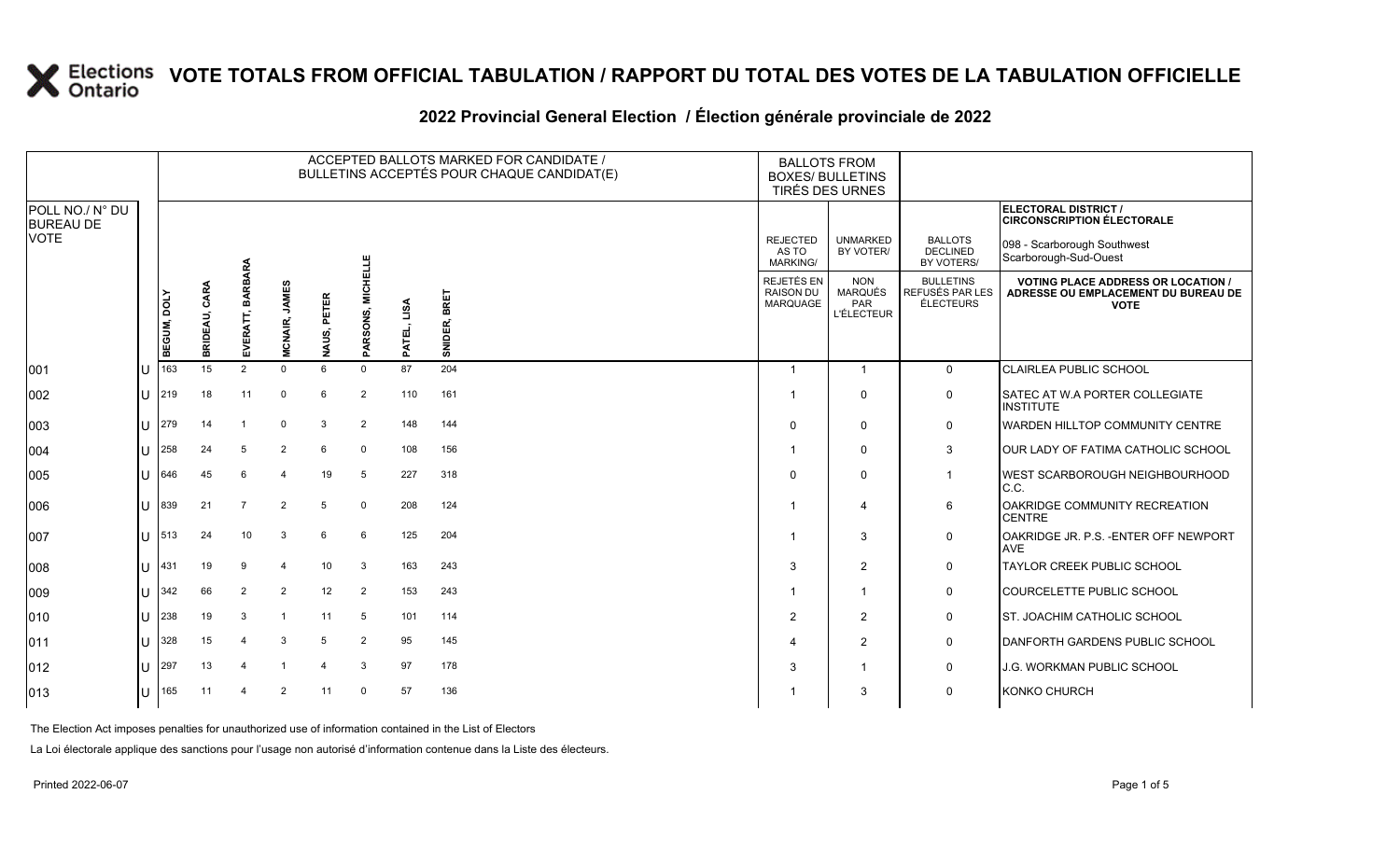### **2022 Provincial General Election / Élection générale provinciale de 2022**

|                                     |     | ACCEPTED BALLOTS MARKED FOR CANDIDATE /<br>BULLETINS ACCEPTÉS POUR CHAQUE CANDIDAT(E) |                  |                          |                                |                  |                             |                |                 |                                                   | <b>BALLOTS FROM</b><br><b>BOXES/ BULLETINS</b><br><b>TIRÉS DES URNES</b> |                                                         |                                                                                                 |
|-------------------------------------|-----|---------------------------------------------------------------------------------------|------------------|--------------------------|--------------------------------|------------------|-----------------------------|----------------|-----------------|---------------------------------------------------|--------------------------------------------------------------------------|---------------------------------------------------------|-------------------------------------------------------------------------------------------------|
| POLL NO./ N° DU<br><b>BUREAU DE</b> |     |                                                                                       |                  |                          |                                |                  |                             |                |                 |                                                   |                                                                          |                                                         | ELECTORAL DISTRICT /<br><b>CIRCONSCRIPTION ÉLECTORALE</b>                                       |
| <b>VOTE</b>                         |     |                                                                                       |                  |                          |                                |                  |                             |                |                 | <b>REJECTED</b><br>AS TO<br><b>MARKING/</b>       | <b>UNMARKED</b><br>BY VOTER/                                             | <b>BALLOTS</b><br><b>DECLINED</b><br>BY VOTERS/         | 098 - Scarborough Southwest<br>Scarborough-Sud-Ouest                                            |
|                                     |     | BEGUM, DOLY                                                                           | CARA<br>BRIDEAU, | <b>BARBARA</b><br>EVERAT | <b>JAMES</b><br><b>MCNAIR,</b> | PETER<br>NAUS, I | <b>MICHELLE</b><br>PARSONS, | LISA<br>PATEL, | BRET<br>SNIDER, | REJETÉS EN<br><b>RAISON DU</b><br><b>MARQUAGE</b> | <b>NON</b><br><b>MARQUÉS</b><br><b>PAR</b><br><b>L'ÉLECTEUR</b>          | <b>BULLETINS</b><br>REFUSÉS PAR LES<br><b>ÉLECTEURS</b> | <b>VOTING PLACE ADDRESS OR LOCATION /</b><br>ADRESSE OU EMPLACEMENT DU BUREAU DE<br><b>VOTE</b> |
| 014                                 | lU  | 195                                                                                   | 14               | 5                        | $\overline{1}$                 | $\overline{7}$   | 2                           | 71             | 162             | $\Omega$                                          | $\overline{\mathbf{1}}$                                                  | $\mathbf 0$                                             | <b>GENERAL BROCK PUBLIC SCHOOL</b>                                                              |
| $ 015\rangle$                       | U   | 278                                                                                   | 26               | 9                        | $\overline{7}$                 | $\overline{7}$   | $\overline{4}$              | 185            | 207             | 3                                                 | $\overline{2}$                                                           | $\overline{1}$                                          | <b>WALTON PLACE</b>                                                                             |
| 016                                 | lu  | 125                                                                                   | -5               | $\mathbf 0$              | $\overline{2}$                 | 3                |                             | 83             | 88              | $\Omega$                                          | 0                                                                        | $\mathbf 0$                                             | <b>GRACE CHURCH SCARBOROUGH</b>                                                                 |
| $ 017\rangle$                       | ΙU  | 131                                                                                   | $\overline{7}$   | 3                        | $\Omega$                       | $\overline{1}$   | -1                          | 101            | 76              | $\overline{2}$                                    | $\overline{2}$                                                           | 0                                                       | ST. MARIA GORETTI C.S.-ENTER OFF<br><b>KENNEDY</b>                                              |
| $ 018\rangle$                       | lu- | 253                                                                                   | 14               | 8                        | -1                             | $\overline{7}$   | $\overline{4}$              | 115            | 216             | $\overline{2}$                                    | $\overline{2}$                                                           | $\overline{1}$                                          | CORVETTE JUNIOR PUBLIC SCHOOL                                                                   |
| $ 019\rangle$                       | lu  | 208                                                                                   | 14               | 10                       |                                | 6                | -1                          | 95             | 140             | $\Omega$                                          | $\Omega$                                                                 | 0                                                       | NORMAN COOK JUNIOR PUBLIC SCHOOL                                                                |
| 020                                 | lu  | 482                                                                                   | 20               | 20                       | 5                              | 18               | $\overline{4}$              | 258            | 341             |                                                   | 5                                                                        | $\mathbf 0$                                             | ROBERT SERVICE SENIOR PUBLIC SCHOOL                                                             |
| 021                                 | lθ  | 122                                                                                   | 8                | 3                        | 3                              | $\mathbf 1$      | -1                          | 73             | 99              |                                                   | $\Omega$                                                                 | 0                                                       | DON MONTGOMERY COMM. REC. CTR.                                                                  |
| 022                                 | lθ  | 181                                                                                   | 14               |                          | 3                              | 5                | 3                           | 69             | 140             | $\overline{2}$                                    | -1                                                                       | 0                                                       | WALTER PERRY JUNIOR PUBLIC SCHOOL                                                               |
| 023                                 | lu  | 146                                                                                   | 6                | 8                        | $\overline{2}$                 | 5                | 3                           | 103            | 87              | 3                                                 | $\boldsymbol{\Delta}$                                                    | $\mathbf 0$                                             | STERLING CLUB RECREATION CENTRE                                                                 |
| 024                                 | lu. | 205                                                                                   | 16               | 8                        | $\Omega$                       | $\overline{7}$   | 3                           | 136            | 142             | $\overline{2}$                                    | $\Omega$                                                                 | 0                                                       | <b>ST. BONIFACE CATHOLIC SCHOOL</b>                                                             |
| 025                                 | lu- | 214                                                                                   | 14               | 6                        | $\overline{2}$                 |                  | $\overline{a}$              | 168            | 132             | 6                                                 | $\mathbf{0}$                                                             | $\mathbf{1}$                                            | MASON ROAD JUNIOR PUBLIC SCHOOL                                                                 |
| 026                                 | ΙU  | 201                                                                                   | 27               | 11                       | $\overline{2}$                 | 8                | $\overline{2}$              | 119            | 187             |                                                   | $\overline{2}$                                                           | $\mathbf 0$                                             | BLISS CARMAN SENIOR PUBLIC SCHOOL                                                               |
| 027                                 | lu  | 209                                                                                   | 12               | 6                        | 2                              | 8                | $\Omega$                    | 83             | 155             | 0                                                 | 0                                                                        | 0                                                       | H.A. HALBERT JUNIOR PUBLIC SCHOOL                                                               |

The Election Act imposes penalties for unauthorized use of information contained in the List of Electors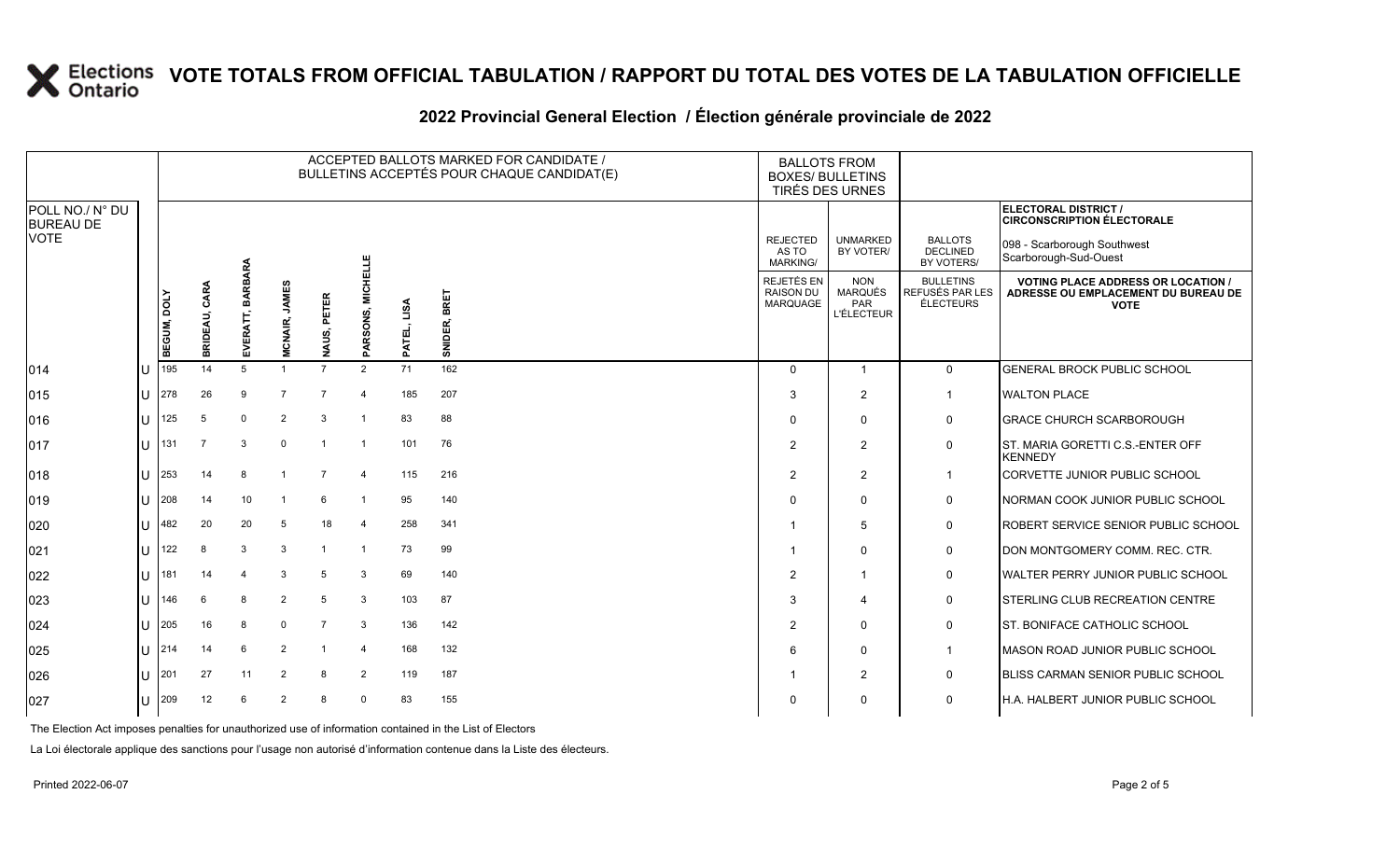### **2022 Provincial General Election / Élection générale provinciale de 2022**

|                                     |   |                    |                  |                     |                         |                    |                            |                | ACCEPTED BALLOTS MARKED FOR CANDIDATE /<br>BULLETINS ACCEPTÉS POUR CHAQUE CANDIDAT(E) | <b>BALLOTS FROM</b><br><b>BOXES/ BULLETINS</b><br>TIRÉS DES URNES |                                                          |                                                  |                                                                                                 |
|-------------------------------------|---|--------------------|------------------|---------------------|-------------------------|--------------------|----------------------------|----------------|---------------------------------------------------------------------------------------|-------------------------------------------------------------------|----------------------------------------------------------|--------------------------------------------------|-------------------------------------------------------------------------------------------------|
| POLL NO./ N° DU<br><b>BUREAU DE</b> |   |                    |                  |                     |                         |                    |                            |                |                                                                                       |                                                                   |                                                          |                                                  | ELECTORAL DISTRICT /<br><b>CIRCONSCRIPTION ÉLECTORALE</b>                                       |
| <b>VOTE</b>                         |   |                    |                  |                     |                         |                    |                            |                |                                                                                       | <b>REJECTED</b><br>AS TO<br><b>MARKING/</b>                       | <b>UNMARKED</b><br>BY VOTER/                             | <b>BALLOTS</b><br><b>DECLINED</b><br>BY VOTERS/  | 098 - Scarborough Southwest<br>Scarborough-Sud-Ouest                                            |
|                                     |   | <b>BEGUM, DOLY</b> | CARA<br>BRIDEAU, | BARBARA<br>EVERATT, | <b>MCNAIR, JAMES</b>    | ETER<br>ᇍ<br>NAUS, | <b>MICHELLE</b><br>ARSONS, | LISA<br>PATEL, | SNIDER, BRET                                                                          | REJETÉS EN<br><b>RAISON DU</b><br>MARQUAGE                        | <b>NON</b><br><b>MARQUÉS</b><br>PAR<br><b>L'ÉLECTEUR</b> | <b>BULLETINS</b><br>REFUSÉS PAR LES<br>ÉLECTEURS | <b>VOTING PLACE ADDRESS OR LOCATION /</b><br>ADRESSE OU EMPLACEMENT DU BUREAU DE<br><b>VOTE</b> |
| 028                                 |   | 257                | 35               | $\mathbf{1}$        | $\overline{1}$          | 17                 | o.<br>3                    | 107            | 247                                                                                   | -1                                                                | 2                                                        | $\mathbf 0$                                      | <b>ST. AGATHA CATHOLIC SCHOOL</b>                                                               |
| 029                                 | U | 238                | 26               | 6                   | -1                      | $\overline{4}$     | 2                          | 81             | 183                                                                                   | $\Omega$                                                          | $\overline{7}$                                           | 0                                                | ANSON PARK PUBLIC SCHOOL                                                                        |
| 030                                 | U | 234                | 11               | 5                   | $\Delta$                |                    | $\Omega$                   | 85             | 104                                                                                   | $\Omega$                                                          | 35                                                       | 0                                                | <b>ST. GEORGES MANOR</b>                                                                        |
| 031                                 | U | 149                | 23               |                     | $\overline{\mathbf{1}}$ | 5                  | $\mathbf 0$                | 50             | 127                                                                                   |                                                                   | 2                                                        | $\mathbf 0$                                      | <b>ST. JOHN HENRY NEWMAN CATHOLIC H.S.</b>                                                      |
| 032                                 | U | 219                | 25               | 12                  | 2                       | 9                  | 2                          | 75             | 127                                                                                   | $\Omega$                                                          | -1                                                       | 0                                                | CHINE DRIVE PUBLIC SCHOOL                                                                       |
| 033                                 | U | 261                | 21               | 6                   | $\Omega$                | 11                 | $\Omega$                   | 65             | 144                                                                                   |                                                                   | -1                                                       | $\overline{1}$                                   | JOHN A. LESLIE PUBLIC SCHOOL                                                                    |
| 034                                 | U | 249                | 15               | 3                   | $\overline{4}$          | $\overline{4}$     | 2                          | 85             | 148                                                                                   | 3                                                                 | -1                                                       | 0                                                | <b>HIGHWAY GOSPEL CHURCH</b>                                                                    |
| 035                                 | U | 389                | 33               | 7                   | 3                       | 8                  | $\mathbf{1}$               | 118            | 277                                                                                   | $\overline{2}$                                                    | $\overline{5}$                                           | 0                                                | <b>ST. PAUL'S UNITED CHURCH</b>                                                                 |
| 036                                 | U | 250                | 25               | 9                   | $\overline{2}$          | 6                  | 3                          | 80             | 113                                                                                   | $\Omega$                                                          | $\mathbf{0}$                                             | 0                                                | <b>CLIFFSIDE PUBLIC SCHOOL</b>                                                                  |
| 037                                 | U | 431                | 37               | 14                  | 3                       | 16                 | $\overline{7}$             | 97             | 249                                                                                   | 3                                                                 | 2                                                        | $\overline{2}$                                   | BIRCH CLIFF HEIGHTS PUBLIC SCHOOL                                                               |
| 038                                 | U | 653                | 82               | 10                  | $\overline{7}$          | 13                 | 5                          | 201            | 377                                                                                   | $\Omega$                                                          | $\overline{a}$                                           | $\overline{2}$                                   | <b>BIRCHMOUNT COMMUNITY CENTRE</b>                                                              |
| 039                                 | U | 518                | 40               | 5                   | 3                       | 10 <sup>°</sup>    | 3                          | 166            | 251                                                                                   |                                                                   | $\overline{2}$                                           | $\mathbf{1}$                                     | <b>BLANTYRE PUBLIC SCHOOL</b>                                                                   |
| 400                                 | U | 85                 | 17               | $\overline{1}$      | $\Omega$                | $\overline{4}$     | $\mathbf 0$                | 54             | 43                                                                                    |                                                                   | $\mathbf{0}$                                             | $\mathbf 0$                                      | <b>HENLEY GARDENS</b>                                                                           |
| 401                                 | U | 48                 |                  | 2                   | $\Omega$                | $\Omega$           | $\Omega$                   | 17             | 20                                                                                    | 0                                                                 |                                                          |                                                  | <b>BYNG TOWERS</b>                                                                              |

The Election Act imposes penalties for unauthorized use of information contained in the List of Electors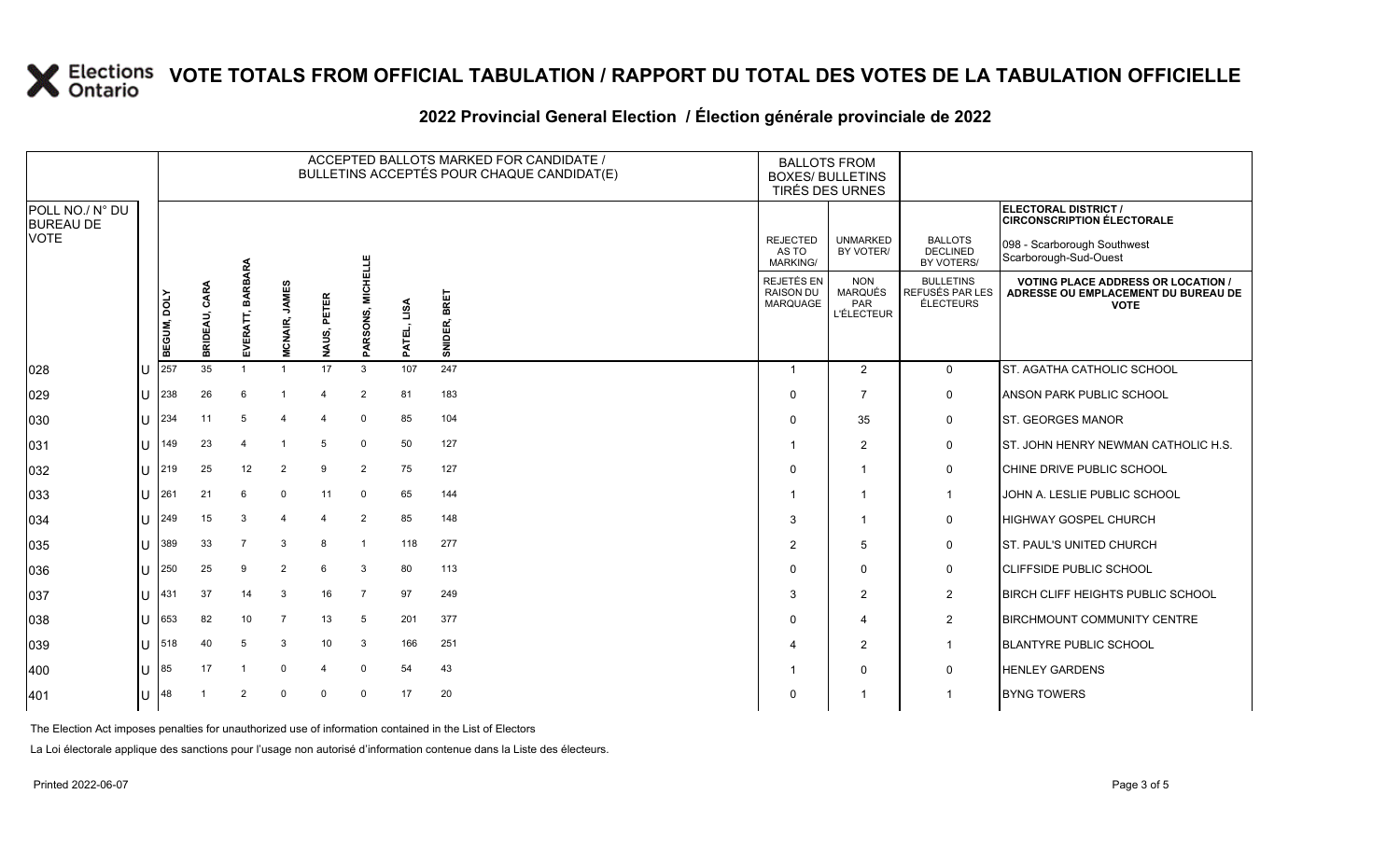### **2022 Provincial General Election / Élection générale provinciale de 2022**

|                                     |    | ACCEPTED BALLOTS MARKED FOR CANDIDATE /<br>BULLETINS ACCEPTÉS POUR CHAQUE CANDIDAT(E) |                  |                          |                                |                              |                             |                |                 |                                                   | <b>BALLOTS FROM</b><br><b>BOXES/ BULLETINS</b><br>TIRÉS DES URNES |                                                         |                                                                                                 |
|-------------------------------------|----|---------------------------------------------------------------------------------------|------------------|--------------------------|--------------------------------|------------------------------|-----------------------------|----------------|-----------------|---------------------------------------------------|-------------------------------------------------------------------|---------------------------------------------------------|-------------------------------------------------------------------------------------------------|
| POLL NO./ N° DU<br><b>BUREAU DE</b> |    |                                                                                       |                  |                          |                                |                              |                             |                |                 |                                                   |                                                                   |                                                         | ELECTORAL DISTRICT /<br><b>CIRCONSCRIPTION ÉLECTORALE</b>                                       |
| <b>VOTE</b>                         |    |                                                                                       |                  |                          |                                |                              |                             |                |                 | <b>REJECTED</b><br>AS TO<br><b>MARKING/</b>       | <b>UNMARKED</b><br>BY VOTER/                                      | <b>BALLOTS</b><br><b>DECLINED</b><br>BY VOTERS/         | 098 - Scarborough Southwest<br>Scarborough-Sud-Ouest                                            |
|                                     |    | BEGUM, DOLY                                                                           | CARA<br>BRIDEAU, | <b>BARBARA</b><br>EVERAT | <b>JAMES</b><br><b>MCNAIR,</b> | PETER<br>AUS,                | <b>MICHELLE</b><br>PARSONS, | LISA<br>PATEL, | BRET<br>SNIDER, | REJETÉS EN<br><b>RAISON DU</b><br><b>MARQUAGE</b> | <b>NON</b><br><b>MARQUÉS</b><br>PAR<br><b>L'ÉLECTEUR</b>          | <b>BULLETINS</b><br>REFUSÉS PAR LES<br><b>ÉLECTEURS</b> | <b>VOTING PLACE ADDRESS OR LOCATION /</b><br>ADRESSE OU EMPLACEMENT DU BUREAU DE<br><b>VOTE</b> |
| 700                                 | lU | 48                                                                                    | 14               | $\Omega$                 | $\overline{2}$                 | z<br>$\overline{\mathbf{A}}$ |                             | 62             | 14              | $\Omega$                                          | $\mathbf{1}$                                                      | $\overline{1}$                                          | PRESENTATION MANOR                                                                              |
| 701                                 | U  | 14                                                                                    |                  | $\overline{2}$           |                                |                              | 3                           | 32             | 21              | $\Omega$                                          | $\Omega$                                                          | 0                                                       | CARDINAL AMBROZIC HOUSES OF<br><b>PROVIDENCE</b>                                                |
| 702                                 | ΙU |                                                                                       | $\overline{2}$   |                          | $\Omega$                       | $\overline{1}$               |                             | 11             | $6\phantom{1}6$ | $\overline{\mathbf{1}}$                           | -1                                                                | 0                                                       | INA GRAFTON GAGE HOME - LIBRARY                                                                 |
| 703                                 | lU | 30                                                                                    | 2                |                          | 3                              | $\mathbf{3}$                 | $\Omega$                    | 18             | 11              | $\mathbf 0$                                       | $\overline{2}$                                                    | $\mathbf 0$                                             | CHESTER VILLAGE                                                                                 |
| 704                                 | lu | 18                                                                                    | 3                | 3                        | $\overline{2}$                 | $\overline{2}$               | $\Omega$                    | 20             | 14              | 3                                                 | 1                                                                 | 0                                                       | MCCOWAN RETIREMENT RESIDENCE                                                                    |
| 705                                 | ΙU | 10                                                                                    | 5                | $\Omega$                 | -1                             | $\mathbf 0$                  | 2                           | 16             | 5               | $\overline{2}$                                    | $\Omega$                                                          | 0                                                       | CHARTWELL - TRILOGY LTC RESIDENCE                                                               |
| 706                                 | ΙU | 23                                                                                    | $\overline{7}$   | $\overline{1}$           | $\overline{2}$                 | $\mathbf 0$                  | $\Omega$                    | 18             | 15              | $\mathbf{0}$                                      | $\mathbf{0}$                                                      | $\mathsf{O}$                                            | SCARBOROUGH RETIREMENT RESIDENCE                                                                |
| 707                                 | lu | 14                                                                                    | $\Omega$         | $\mathbf 0$              | $\mathbf 0$                    | $\mathbf 0$                  | $\Omega$                    | 9              | 11              | $\Omega$                                          | $\Omega$                                                          | 0                                                       | MIDLAND GARDENS CARE COMMUNITY                                                                  |
| 708                                 | ΙU | 6                                                                                     |                  |                          | $\overline{2}$                 | $\mathbf 0$                  | $\Omega$                    | 13             | $\overline{7}$  | -1                                                | $\Omega$                                                          | 0                                                       | <b>CRAIGLEE NURSING HOME</b>                                                                    |
| 709                                 | lu | 10                                                                                    | 6                | $\overline{1}$           |                                | $\overline{2}$               |                             | 9              | 11              | 6                                                 | 1                                                                 | $\mathbf 0$                                             | RETIREMENT SUITES BY THE LAKE                                                                   |
| ADV001                              |    | 261                                                                                   | 16               | 5                        | $\Omega$                       | 2                            | $\Omega$                    | 67             | 102             | $\Omega$                                          | $\Omega$                                                          | 0                                                       | <b>EGLINTON TOWN CENTRE</b>                                                                     |
| ADV002                              |    | 975                                                                                   | 50               |                          | 8                              | 20                           | 3                           | 357            | 491             | 14                                                | 5                                                                 | $\mathsf{O}$                                            | <b>EGLINTON TOWN CENTRE</b>                                                                     |
| ADV003                              |    | 438                                                                                   | 38               | 5                        | $\Delta$                       | 8                            | $\overline{2}$              | 257            | 302             | 2                                                 | -1                                                                | $\mathbf 0$                                             | DON MONTGOMERY COMM. REC. CTR.                                                                  |
| ADV004                              |    | 2181                                                                                  | 115              | 21                       | -1                             | 18                           |                             | 647            | 1028            | 6                                                 | 10                                                                | 0                                                       | <b>BIRCHMOUNT COMMUNITY CENTRE</b>                                                              |

The Election Act imposes penalties for unauthorized use of information contained in the List of Electors